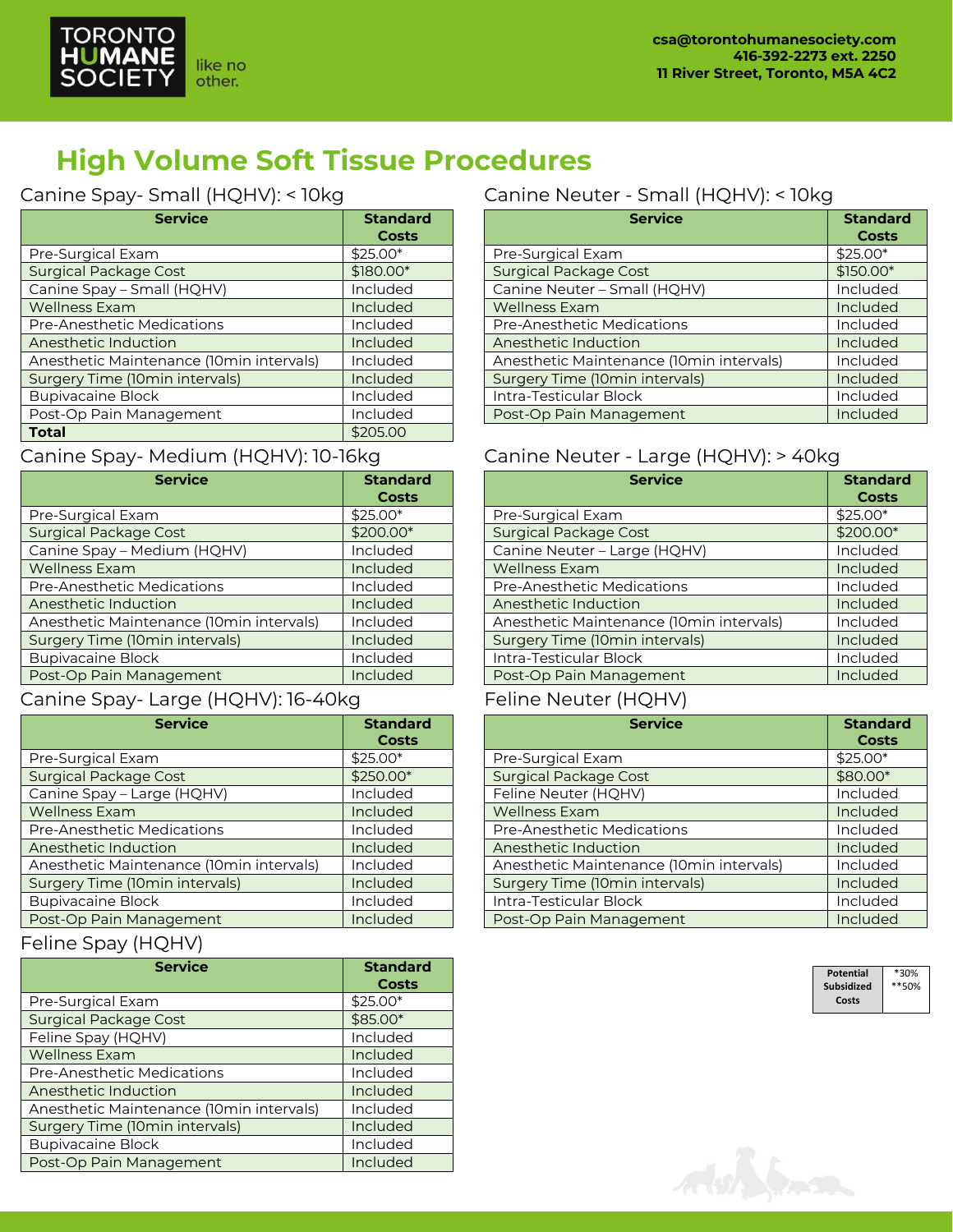

## **Canine Non-High Volume Soft Tissue Procedures**

*Initial Consult Appointment Required For All Services: \$50.00 Fee\*\**

#### Canine Spay Small < 10 kg

| <b>Service</b>                    | <b>Units</b>  | <b>Standard</b><br><b>Costs</b> |
|-----------------------------------|---------------|---------------------------------|
| Pre-Surgical Exam                 |               | \$25.00                         |
| <b>Pre-Anesthetic Medications</b> |               | Included                        |
| Anesthetic Induction              |               | \$50.00                         |
| Anesthetic Maintenance (10min     |               | \$20.00                         |
| intervals)                        |               |                                 |
| Surgery Time (10min intervals)    | $\mathcal{P}$ | \$100.00                        |
| Intravenous Fluids                |               | \$45.00                         |
| <b>Bupivacaine Splash Block</b>   |               | Included                        |
| Post-Op Pain Management           |               | Included                        |
| <b>Total</b>                      |               | \$240.00*                       |

## Canine Spay Medium 10-16 kg

| <b>Service</b>                    | <b>Units</b> | <b>Standard</b><br><b>Costs</b> |
|-----------------------------------|--------------|---------------------------------|
| Pre-Surgical Exam                 |              | \$25.00                         |
| <b>Pre-Anesthetic Medications</b> |              | Included                        |
| Anesthetic Induction              |              | \$50.00                         |
| Anesthetic Maintenance (10min     |              | \$20.00                         |
| intervals)                        |              |                                 |
| Surgery Time (10min intervals)    | 3            | \$150.00                        |
| <b>Intravenous Fluids</b>         |              | \$45.00                         |
| <b>Bupivacaine Splash Block</b>   |              | Included                        |
| Post-Op Pain Management           |              | Included                        |
| Total                             |              | \$290.00*                       |

#### Canine Spay Large 16-40 kg

| <b>Service</b>                    | <b>Units</b> | <b>Standard</b><br><b>Costs</b> |
|-----------------------------------|--------------|---------------------------------|
| Pre-Surgical Exam                 |              | \$25.00                         |
| <b>Pre-Anesthetic Medications</b> |              | Included                        |
| Anesthetic Induction              |              | \$50.00                         |
| Anesthetic Maintenance (10min     |              | \$20.00                         |
| intervals)                        |              |                                 |
| Surgery Time (10min intervals)    | 4            | \$200.00                        |
| Intravenous Fluids                |              | \$45.00                         |
| <b>Bupivacaine Splash Block</b>   |              | Included                        |
| Post-Op Pain Management           |              | Included                        |
| Total                             |              | \$340.00*                       |

#### Canine Neuter Small < 10 kg

| <b>Service</b>                 | <b>Units</b> | <b>Standard</b><br><b>Costs</b> |
|--------------------------------|--------------|---------------------------------|
| Pre-Surgical Exam              |              | \$25.00                         |
| Pre-Anesthetic Medications     |              | Included                        |
| Anesthetic Induction           |              | \$50.00                         |
| Anesthetic Maintenance (10min  |              | \$20.00                         |
| intervals)                     |              |                                 |
| Surgery Time (10min intervals) |              | \$50.00                         |
| Intravenous Fluids             |              | \$45.00                         |
| Intra-Testicular Block         |              | Included                        |
| Post-Op Pain Management        |              | Included                        |
| Total                          |              | \$190.00*                       |

#### Canine Neuter Large > 40 kg

| <b>Service</b>                    | <b>Units</b> | <b>Standard</b> |
|-----------------------------------|--------------|-----------------|
|                                   |              | <b>Costs</b>    |
| Pre-Surgical Exam                 |              | \$25.00         |
| <b>Pre-Anesthetic Medications</b> |              | Included        |
| Anesthetic Induction              |              | \$50.00         |
| Anesthetic Maintenance (10min     |              | \$20.00         |
| intervals)                        |              |                 |
| Surgery Time (10min intervals)    | 2            | \$100.00        |
| Intravenous Fluids                |              | \$45.00         |
| Intra-Testicular Block            |              | Included        |
| Post-Op Pain Management           |              | Included        |
| <b>Total</b>                      |              | \$240.00*       |

### **Additional Services & Products**

#### General

| <b>Service</b>                                                                                             | Units | <b>Standard Costs</b> |
|------------------------------------------------------------------------------------------------------------|-------|-----------------------|
| <b>IV Fluids</b>                                                                                           |       | \$45.00**             |
| Sedation                                                                                                   |       | $$100.00**$           |
| Miscellaneous Procedures<br>(Billed 10mins ea): PE, IV<br>Fluids, Anaesthetic<br><b>Induction Required</b> |       | \$75.00**             |
| <b>Retained Testical Removal:</b><br>SN Sx Required                                                        |       | $$20.00**$            |
| <b>Tapeworm Treatment</b><br>(Feline)                                                                      |       | $$10.00**$            |
| Umbilical Hernia Repair:<br><b>SN Sx Required</b>                                                          |       | $$20.00**$            |
| Ancillary                                                                                                  |       |                       |
|                                                                                                            |       |                       |

| <b>Service</b>              | <b>Units</b> | <b>Standard Costs</b> |
|-----------------------------|--------------|-----------------------|
| E-Collar Small              |              | \$5.00                |
| E-Collar Medium             |              | \$8.00                |
| E-Collar Large              |              | \$12.50               |
| <b>Cardboard Carrier</b>    |              | \$5.00                |
| Medical Certificate Reprint |              | \$5.00                |
| City of Toronto Pet Licence |              | Varies (Check         |
|                             |              | PetPoint)             |



#### **Potential Subsidized Costs** \*30% \*\*50%